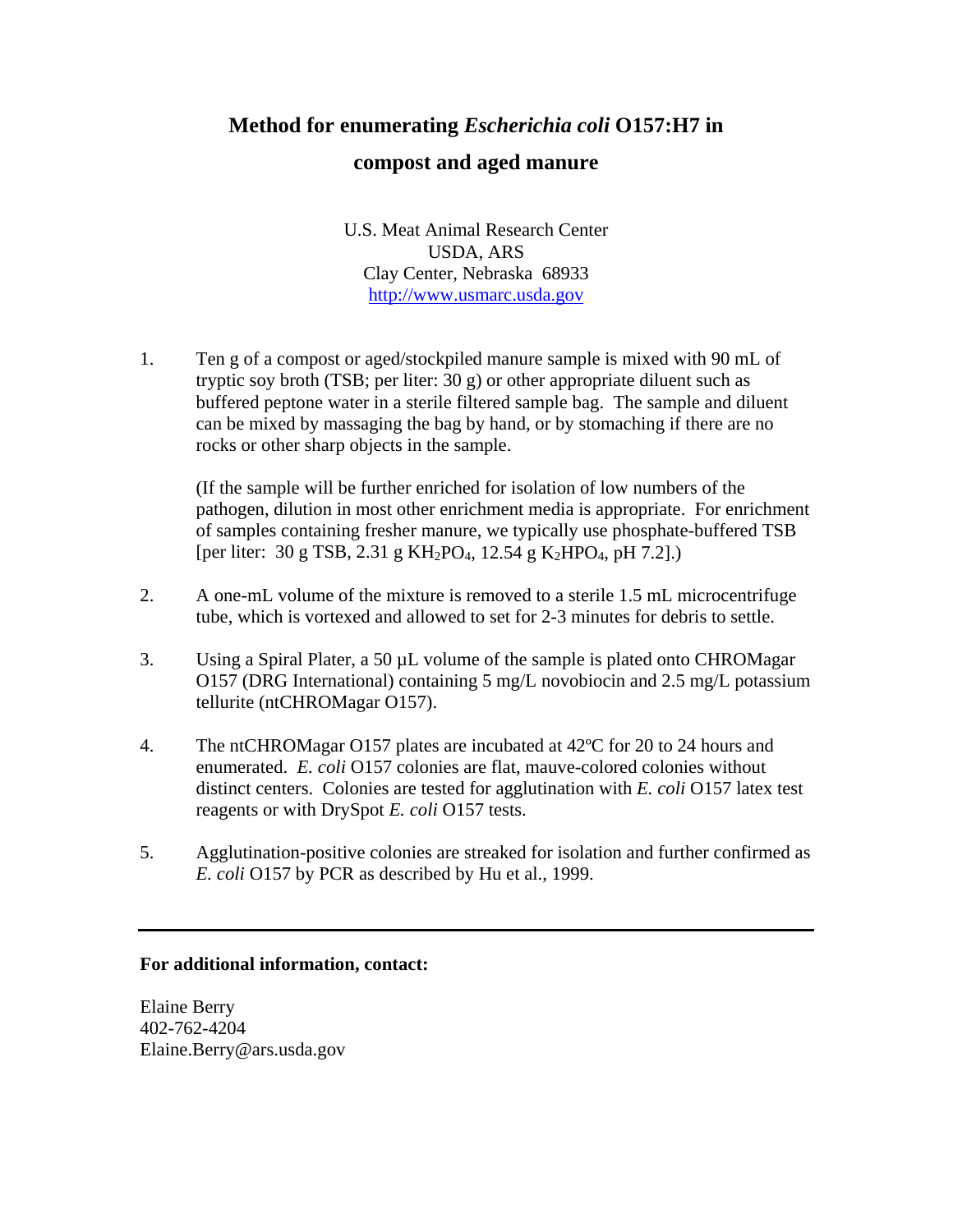

Figure 1. *E. coli* O157:H7 on ntCHROMagar O157





Figure 2. Comparison of predicted vs. observed *E. coli* O157:H7 populations in mature compost, as determined by enumeration of *E. coli* O157:H7 in compost and inocula on ntCHROMagar O157.